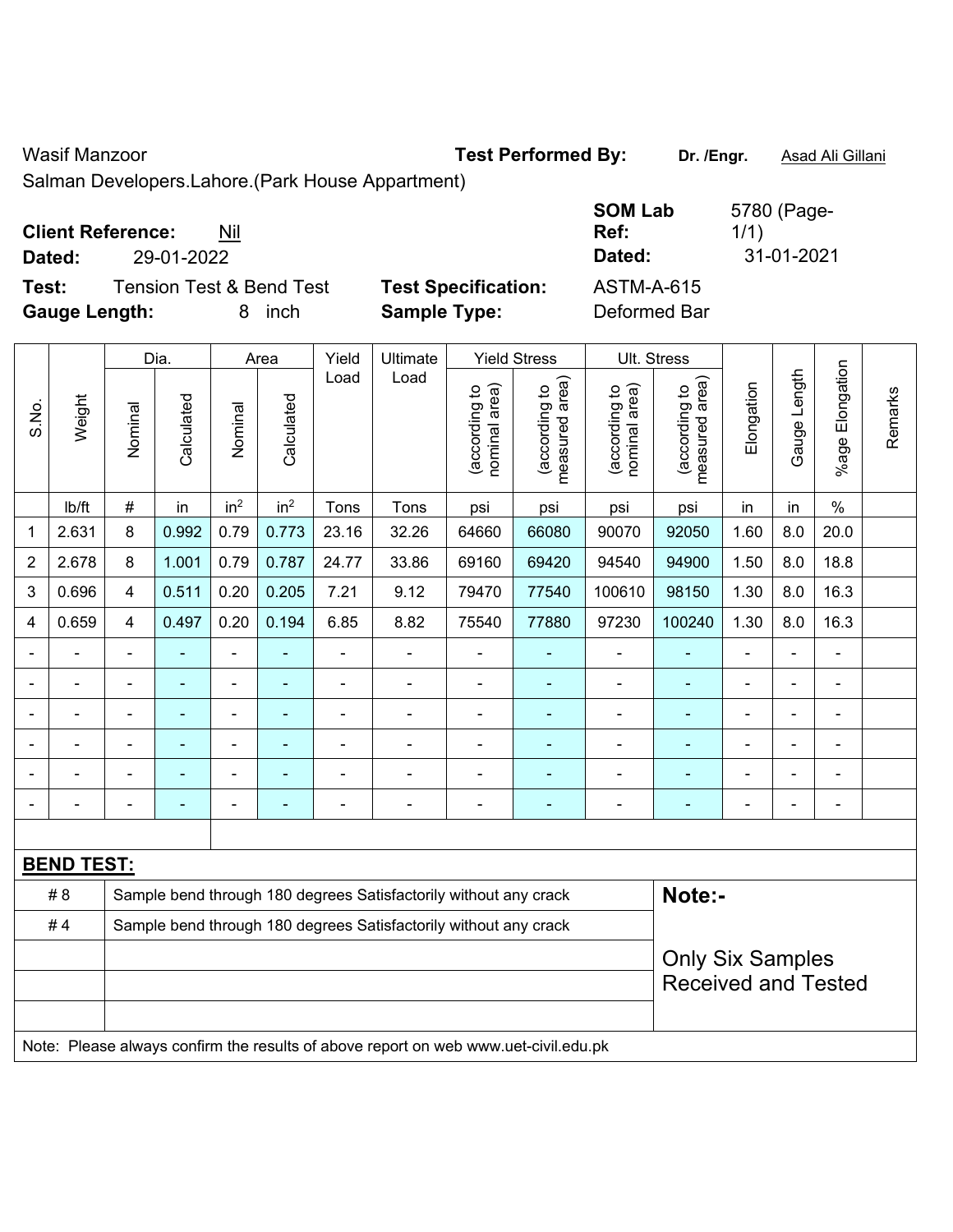Muhammad Azeem ® Major **Test Performed By:** Dr. /Engr. **Asad Ali Gillani** RE ACES DHA Multan.(Dev Of Sector -T & B-1-DHA Multan)

| <b>Client Reference:</b> | RE/Sec-T&B1/Material /49 |
|--------------------------|--------------------------|
|                          |                          |

**Test:** Tension Test & Bend Test **Test Specification:** ASTM-A-615 Gauge Length: **8** inch **Sample Type:** 

**SOM Lab Ref:**  5781 (Page-1/1) **Dated:** 21-01-2022 **Dated:** 31-01-2022

| Deformed Bar (AF Steel) |  |
|-------------------------|--|
|-------------------------|--|

|                |                                                                                     |                         | Dia.           |                 | Area            | Yield<br>Load  | Ultimate<br>Load                                                 |                                | <b>Yield Stress</b>             |                                | Ult. Stress                     |                          |                |                 |         |
|----------------|-------------------------------------------------------------------------------------|-------------------------|----------------|-----------------|-----------------|----------------|------------------------------------------------------------------|--------------------------------|---------------------------------|--------------------------------|---------------------------------|--------------------------|----------------|-----------------|---------|
| S.No.          | Weight                                                                              | Nominal                 | Calculated     | Nominal         | Calculated      |                |                                                                  | nominal area)<br>(according to | (according to<br>measured area) | (according to<br>nominal area) | measured area)<br>(according to | Elongation               | Gauge Length   | %age Elongation | Remarks |
|                | Ib/ft                                                                               | $\#$                    | in             | in <sup>2</sup> | in <sup>2</sup> | Tons           | Tons                                                             | psi                            | psi                             | psi                            | psi                             | in                       | in             | $\%$            |         |
| 1              | 0.637                                                                               | $\overline{\mathbf{4}}$ | 0.488          | 0.20            | 0.187           | 6.83           | 8.77                                                             | 75320                          | 80550                           | 96670                          | 103390                          | 1.10                     | 8.0            | 13.8            |         |
| $\overline{2}$ | 0.642                                                                               | $\overline{\mathbf{4}}$ | 0.491          | 0.20            | 0.189           | 6.68           | 8.69                                                             | 73630                          | 77910                           | 95770                          | 101350                          | 1.00                     | 8.0            | 12.5            |         |
| ä,             | ä,                                                                                  | $\blacksquare$          | $\blacksquare$ | $\blacksquare$  | $\blacksquare$  | ÷,             | ÷,                                                               | $\overline{\phantom{a}}$       | $\blacksquare$                  | $\blacksquare$                 | $\blacksquare$                  | $\overline{\phantom{a}}$ | $\blacksquare$ | ÷,              |         |
| $\blacksquare$ | ä,                                                                                  | $\blacksquare$          | ä,             | $\blacksquare$  | $\blacksquare$  | $\blacksquare$ | $\blacksquare$                                                   | $\blacksquare$                 | $\blacksquare$                  | ÷                              | $\blacksquare$                  | $\blacksquare$           | ä,             | ÷,              |         |
| $\blacksquare$ | $\blacksquare$                                                                      | $\blacksquare$          | $\blacksquare$ | $\blacksquare$  | $\blacksquare$  | $\blacksquare$ | $\blacksquare$                                                   | $\blacksquare$                 | $\blacksquare$                  | ۰                              | $\blacksquare$                  | $\blacksquare$           | $\blacksquare$ | $\blacksquare$  |         |
| $\blacksquare$ | ä,                                                                                  | $\blacksquare$          | $\blacksquare$ | $\blacksquare$  | ×,              | $\blacksquare$ | ÷                                                                | $\blacksquare$                 | $\blacksquare$                  | ÷,                             | $\blacksquare$                  | $\blacksquare$           | $\blacksquare$ | ÷,              |         |
|                |                                                                                     | $\blacksquare$          | $\blacksquare$ | Ē,              |                 |                |                                                                  | $\blacksquare$                 | $\blacksquare$                  | $\blacksquare$                 | $\blacksquare$                  |                          |                | $\blacksquare$  |         |
|                |                                                                                     |                         |                | Ē,              |                 |                |                                                                  |                                |                                 |                                |                                 |                          |                |                 |         |
|                |                                                                                     |                         | $\blacksquare$ | $\blacksquare$  |                 |                | $\blacksquare$                                                   | $\blacksquare$                 | ٠                               | $\blacksquare$                 | $\blacksquare$                  |                          |                | $\blacksquare$  |         |
| ÷              | ÷                                                                                   | $\blacksquare$          | ÷              | ÷,              | $\blacksquare$  | ÷              | ÷                                                                | $\blacksquare$                 | ÷,                              | ÷                              | ÷                               | $\blacksquare$           | $\blacksquare$ | ÷,              |         |
|                |                                                                                     |                         |                |                 |                 |                |                                                                  |                                |                                 |                                |                                 |                          |                |                 |         |
|                | <b>BEND TEST:</b>                                                                   |                         |                |                 |                 |                |                                                                  |                                |                                 |                                |                                 |                          |                |                 |         |
|                | #4                                                                                  |                         |                |                 |                 |                | Sample bend through 180 degrees Satisfactorily without any crack |                                |                                 |                                | Note:-                          |                          |                |                 |         |
|                |                                                                                     |                         |                |                 |                 |                |                                                                  |                                |                                 |                                |                                 |                          |                |                 |         |
|                |                                                                                     |                         |                |                 |                 |                |                                                                  |                                |                                 |                                | <b>Only Three Samples</b>       |                          |                |                 |         |
|                |                                                                                     |                         |                |                 |                 |                |                                                                  |                                |                                 |                                | <b>Received and Tested</b>      |                          |                |                 |         |
|                |                                                                                     |                         |                |                 |                 |                |                                                                  |                                |                                 |                                |                                 |                          |                |                 |         |
|                | Note: Please always confirm the results of above report on web www.uet-civil.edu.pk |                         |                |                 |                 |                |                                                                  |                                |                                 |                                |                                 |                          |                |                 |         |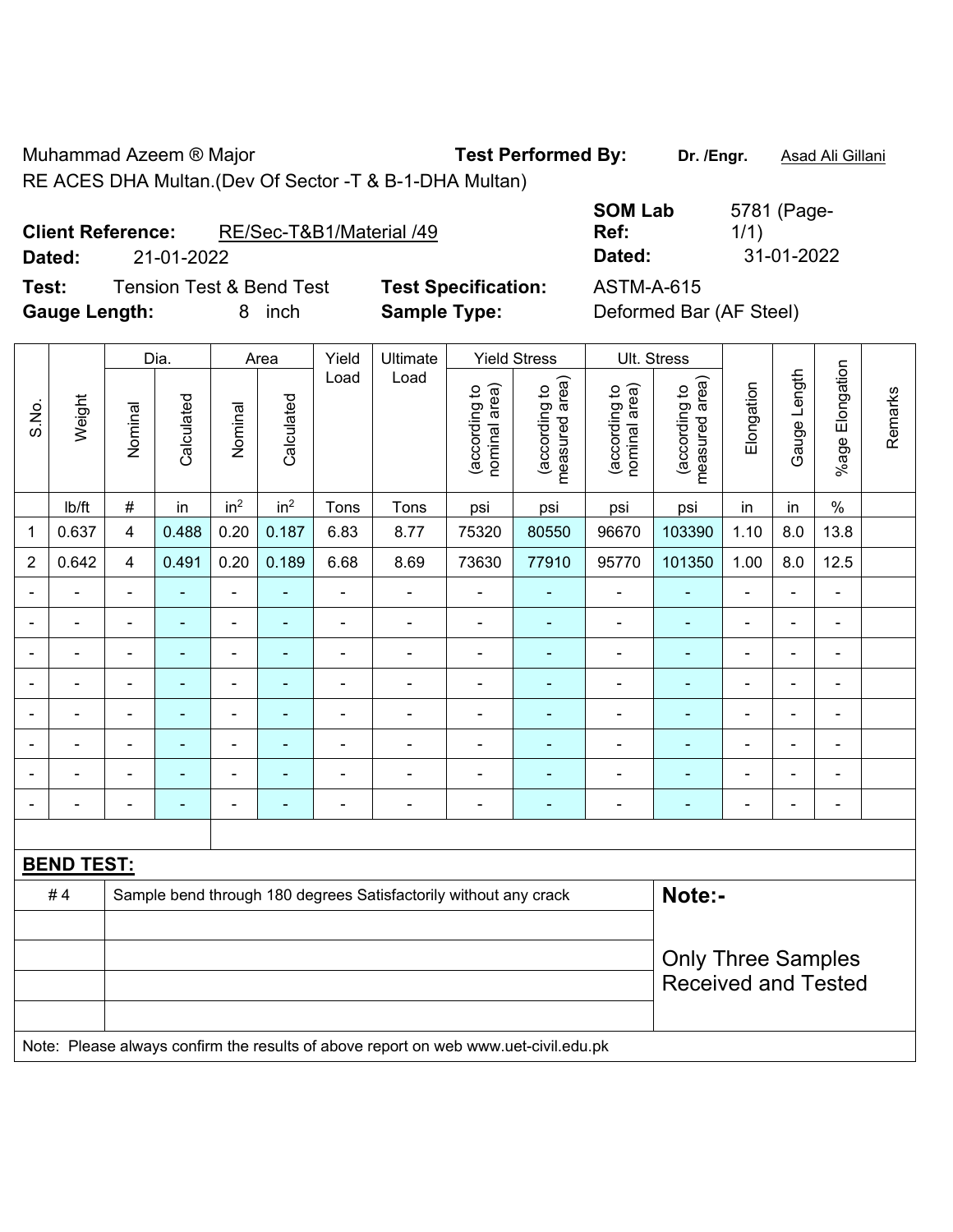Muhammad Irfan **Test Performed By: Dr. /Engr.** Asad Ali Gillani

Project Engr. DHA Gujranwala.( Const. Works Of DHA Housing Scheme Gujranwala.)

| <b>Client Reference:</b> | 111/15/PE/RS/Pkg-1/367 |
|--------------------------|------------------------|
|--------------------------|------------------------|

**Test:** Tension Test & Bend Test **Test Specification:** ASTM-A-615 **Gauge Length:** 8 inch **Sample Type:** Deformed Bar (AF Steel)

**SOM Lab Ref:**  5782 (Page-1/1) **Dated:** 27-01-2022 **Dated:** 31-01-2021

|                |                                                                                     |                                                                  | Dia.       |                 | Area            | Yield          | <b>Ultimate</b>                                                  |                                | <b>Yield Stress</b>             |                                | Ult. Stress                     |            |                |                 |         |
|----------------|-------------------------------------------------------------------------------------|------------------------------------------------------------------|------------|-----------------|-----------------|----------------|------------------------------------------------------------------|--------------------------------|---------------------------------|--------------------------------|---------------------------------|------------|----------------|-----------------|---------|
| S.No.          | Weight                                                                              | Nominal                                                          | Calculated | Nominal         | Calculated      | Load           | Load                                                             | nominal area)<br>(according to | (according to<br>measured area) | (according to<br>nominal area) | (according to<br>measured area) | Elongation | Gauge Length   | %age Elongation | Remarks |
|                | lb/ft                                                                               | $\#$                                                             | in         | in <sup>2</sup> | in <sup>2</sup> | Tons           | Tons                                                             | psi                            | psi                             | psi                            | psi                             | in         | in             | $\%$            |         |
| 1              | 2.627                                                                               | 8                                                                | 0.991      | 0.79            | 0.772           | 24.77          | 33.05                                                            | 69160                          | 70770                           | 92260                          | 94410                           | 1.40       | 8.0            | 17.5            |         |
| $\overline{2}$ | 2.639                                                                               | 8                                                                | 0.994      | 0.79            | 0.776           | 24.67          | 32.87                                                            | 68870                          | 70110                           | 91780                          | 93430                           | 1.30       | 8.0            | 16.3            |         |
| 3              | 1.498                                                                               | $6\phantom{1}$                                                   | 0.748      | 0.44            | 0.440           | 13.78          | 19.03                                                            | 69080                          | 69080                           | 95400                          | 95400                           | 1.10       | 8.0            | 13.8            |         |
| 4              | 1.500                                                                               | 6                                                                | 0.749      | 0.44            | 0.441           | 14.27          | 20.18                                                            | 71540                          | 71370                           | 101170                         | 100940                          | 1.10       | 8.0            | 13.8            |         |
| $\blacksquare$ |                                                                                     | $\blacksquare$                                                   |            | ä,              | ÷               | ä,             | $\blacksquare$                                                   | $\blacksquare$                 | ٠                               | $\blacksquare$                 |                                 |            |                | $\blacksquare$  |         |
| ۰              |                                                                                     | $\blacksquare$                                                   | ä,         | ÷,              | ÷               | $\blacksquare$ | ÷,                                                               | $\blacksquare$                 | $\blacksquare$                  | ÷                              |                                 | ÷          | $\blacksquare$ | $\blacksquare$  |         |
|                |                                                                                     | $\blacksquare$                                                   | ÷          | ÷               | ÷               | $\blacksquare$ | $\blacksquare$                                                   | $\blacksquare$                 | $\overline{\phantom{0}}$        | $\overline{\phantom{a}}$       | ۰                               | ۰          | $\blacksquare$ | $\blacksquare$  |         |
| $\blacksquare$ | $\blacksquare$                                                                      | $\blacksquare$                                                   | ä,         | $\blacksquare$  | ä,              | ä,             | $\blacksquare$                                                   | $\blacksquare$                 | ÷,                              | $\blacksquare$                 | ÷                               | ä,         | ä,             | $\blacksquare$  |         |
|                |                                                                                     |                                                                  |            | $\blacksquare$  |                 |                |                                                                  |                                |                                 |                                |                                 |            |                | Ē,              |         |
|                |                                                                                     |                                                                  |            |                 |                 |                |                                                                  |                                | ٠                               |                                |                                 |            |                |                 |         |
|                |                                                                                     |                                                                  |            |                 |                 |                |                                                                  |                                |                                 |                                |                                 |            |                |                 |         |
|                | <b>BEND TEST:</b>                                                                   |                                                                  |            |                 |                 |                |                                                                  |                                |                                 |                                |                                 |            |                |                 |         |
|                | #8                                                                                  |                                                                  |            |                 |                 |                | Sample bend through 180 degrees Satisfactorily without any crack |                                |                                 |                                | Note:-                          |            |                |                 |         |
|                | #6                                                                                  | Sample bend through 180 degrees Satisfactorily without any crack |            |                 |                 |                |                                                                  |                                |                                 |                                |                                 |            |                |                 |         |
|                |                                                                                     |                                                                  |            |                 |                 |                |                                                                  |                                |                                 |                                | <b>Only Six Samples</b>         |            |                |                 |         |
|                |                                                                                     |                                                                  |            |                 |                 |                |                                                                  |                                |                                 |                                | <b>Received and Tested</b>      |            |                |                 |         |
|                |                                                                                     |                                                                  |            |                 |                 |                |                                                                  |                                |                                 |                                |                                 |            |                |                 |         |
|                | Note: Please always confirm the results of above report on web www.uet-civil.edu.pk |                                                                  |            |                 |                 |                |                                                                  |                                |                                 |                                |                                 |            |                |                 |         |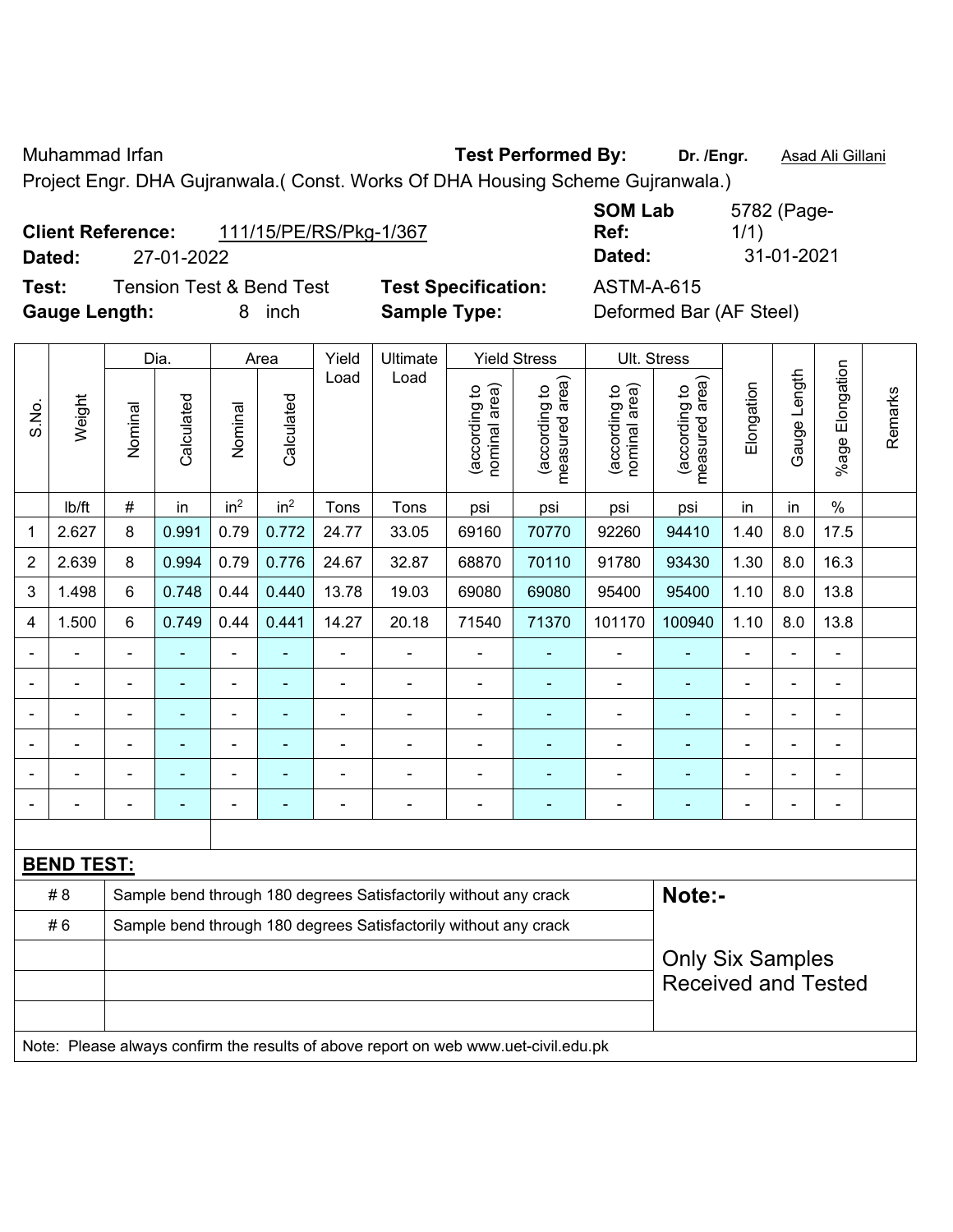Icon Developers **Test Performed By:** Dr. /Engr. **Asad Ali Gillani** Con Developers

DHA, Lahore.(Sherazi Boarding House, Aitchison Colege Lahore)

**Client Reference:** Nil

**Test:** Tension Test & Bend Test **Test Specification:** ASTM-A-615 **Gauge Length:** 8 inch **Sample Type:** Deformed Bar (Afco Steel)

**SOM Lab Ref:**  5783 (Page-1/1) **Dated:** 31-01-2022 **Dated:** 31-01-2022

|                |                   |                                                                  | Dia.           |                 | Area            | Yield          | Ultimate                                                                            |                                | <b>Yield Stress</b>             |                                | Ult. Stress                     |            |              |                         |         |
|----------------|-------------------|------------------------------------------------------------------|----------------|-----------------|-----------------|----------------|-------------------------------------------------------------------------------------|--------------------------------|---------------------------------|--------------------------------|---------------------------------|------------|--------------|-------------------------|---------|
| S.No.          | Weight            | Nominal                                                          | Calculated     | Nominal         | Calculated      | Load           | Load                                                                                | nominal area)<br>(according to | (according to<br>measured area) | nominal area)<br>(according to | measured area)<br>(according to | Elongation | Gauge Length | Elongation<br>$%$ age I | Remarks |
|                | lb/ft             | $\#$                                                             | in             | in <sup>2</sup> | in <sup>2</sup> | Tons           | Tons                                                                                | psi                            | psi                             | psi                            | psi                             | in         | in           | $\%$                    |         |
| 1              | 2.580             | 8                                                                | 0.982          | 0.79            | 0.758           | 28.00          | 37.36                                                                               | 78180                          | 81480                           | 104300                         | 108700                          | 1.30       | 8.0          | 16.3                    |         |
| $\overline{2}$ | 2.579             | 8                                                                | 0.982          | 0.79            | 0.758           | 27.49          | 37.10                                                                               | 76750                          | 79990                           | 103590                         | 107960                          | 1.20       | 8.0          | 15.0                    |         |
| 3              | 1.486             | 6                                                                | 0.746          | 0.44            | 0.437           | 18.88          | 21.87                                                                               | 94630                          | 95280                           | 109600                         | 110350                          | 1.00       | 8.0          | 12.5                    |         |
| 4              | 1.487             | 6                                                                | 0.746          | 0.44            | 0.437           | 18.98          | 22.04                                                                               | 95140                          | 95790                           | 110470                         | 111230                          | 1.00       | 8.0          | 12.5                    |         |
| 5              | 0.664             | $\overline{4}$                                                   | 0.498          | 0.20            | 0.195           | 7.19           | 9.25                                                                                | 79250                          | 81280                           | 101960                         | 104570                          | 1.00       | 8.0          | 12.5                    |         |
| 6              | 0.660             | 4                                                                | 0.497          | 0.20            | 0.194           | 7.05           | 9.09                                                                                | 77790                          | 80190                           | 100270                         | 103370                          | 1.00       | 8.0          | 12.5                    |         |
|                | ÷,                |                                                                  |                | ÷,              |                 | $\blacksquare$ | ÷                                                                                   | ÷,                             | ÷,                              | $\blacksquare$                 |                                 | ä,         | ÷,           | $\overline{a}$          |         |
|                | $\overline{a}$    | $\blacksquare$                                                   | $\blacksquare$ | $\blacksquare$  | $\overline{a}$  | $\blacksquare$ | ÷                                                                                   | $\blacksquare$                 | $\blacksquare$                  | $\blacksquare$                 | $\blacksquare$                  |            | ۰            |                         |         |
|                |                   |                                                                  |                |                 |                 |                |                                                                                     | $\overline{\phantom{a}}$       | $\blacksquare$                  | $\blacksquare$                 |                                 |            |              | $\blacksquare$          |         |
|                |                   |                                                                  |                | ÷               |                 |                |                                                                                     |                                |                                 |                                |                                 |            | ۰            | Ē,                      |         |
|                |                   |                                                                  |                |                 |                 |                |                                                                                     |                                |                                 |                                |                                 |            |              |                         |         |
|                | <b>BEND TEST:</b> |                                                                  |                |                 |                 |                |                                                                                     |                                |                                 |                                |                                 |            |              |                         |         |
|                | #8                |                                                                  |                |                 |                 |                | Sample bend through 180 degrees Satisfactorily without any crack                    |                                |                                 |                                | Note:-                          |            |              |                         |         |
|                | #6                | Sample bend through 180 degrees Satisfactorily without any crack |                |                 |                 |                |                                                                                     |                                |                                 |                                |                                 |            |              |                         |         |
|                | #4                |                                                                  |                |                 |                 |                | Sample bend through 180 degrees Satisfactorily without any crack                    |                                |                                 |                                | <b>Only Nine Samples</b>        |            |              |                         |         |
|                |                   |                                                                  |                |                 |                 |                |                                                                                     |                                |                                 |                                | <b>Received and Tested</b>      |            |              |                         |         |
|                |                   |                                                                  |                |                 |                 |                |                                                                                     |                                |                                 |                                |                                 |            |              |                         |         |
|                |                   |                                                                  |                |                 |                 |                | Note: Please always confirm the results of above report on web www.uet-civil.edu.pk |                                |                                 |                                |                                 |            |              |                         |         |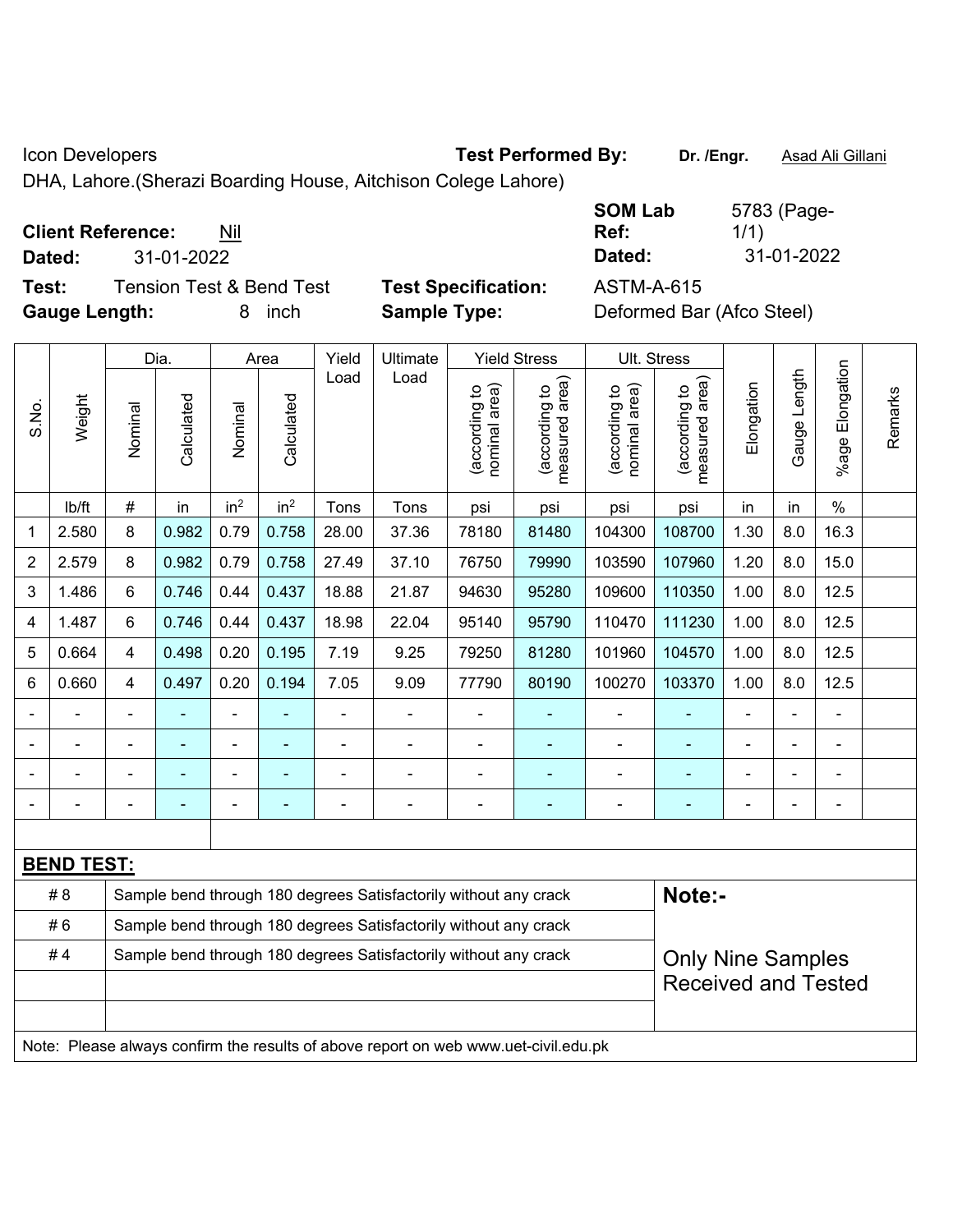Waqar Hasnain **Test Performed By:** Dr. /Engr. **Asad Ali Gillani Waqar Hasnain** 

CRE TPBC Panjnad Barrage.(Contract: TPBIP/ICB-02,Newly Included Buildings Of Panjnad Barrage)

| <b>Client Reference:</b> |            | TPBC/CRE/2022/TECH/1697             |                            | <b>SOM Lab</b><br>Ref: |
|--------------------------|------------|-------------------------------------|----------------------------|------------------------|
| Dated:                   | 27-01-2022 |                                     |                            | Dated:                 |
| Test:                    |            | <b>Tension Test &amp; Bend Test</b> | <b>Test Specification:</b> | <b>ASTM-A-615</b>      |
| <b>Gauge Length:</b>     |            | <i>inch</i>                         | <b>Sample Type:</b>        | Deformed Bar           |

|                |                                                                                     |                         | Dia.                                                             |                          | Area                     | Yield          | Ultimate                                                         |                                | <b>Yield Stress</b>             |                                | Ult. Stress                     |            |                |                         |         |
|----------------|-------------------------------------------------------------------------------------|-------------------------|------------------------------------------------------------------|--------------------------|--------------------------|----------------|------------------------------------------------------------------|--------------------------------|---------------------------------|--------------------------------|---------------------------------|------------|----------------|-------------------------|---------|
| S.No.          | Weight                                                                              | Nominal                 | Calculated                                                       | Nominal                  | Calculated               | Load           | Load                                                             | nominal area)<br>(according to | (according to<br>measured area) | nominal area)<br>(according to | (according to<br>measured area) | Elongation | Gauge Length   | Elongation<br>$%$ age I | Remarks |
|                | lb/ft                                                                               | $\#$                    | in                                                               | in <sup>2</sup>          | in <sup>2</sup>          | Tons           | Tons                                                             | psi                            | psi                             | psi                            | psi                             | in         | in             | $\%$                    |         |
| 1              | 1.493                                                                               | 6                       | 0.748                                                            | 0.44                     | 0.439                    | 13.66          | 18.04                                                            | 68470                          | 68630                           | 90440                          | 90650                           | 1.20       | 8.0            | 15.0                    |         |
| $\overline{2}$ | 1.489                                                                               | 6                       | 0.747                                                            | 0.44                     | 0.438                    | 15.41          | 19.78                                                            | 77260                          | 77610                           | 99130                          | 99580                           | 1.00       | 8.0            | 12.5                    |         |
| 3              | 0.675                                                                               | $\overline{\mathbf{4}}$ | 0.502                                                            | 0.20                     | 0.198                    | 6.12           | 9.04                                                             | 67450                          | 68130                           | 99710                          | 100710                          | 1.40       | 8.0            | 17.5                    |         |
| 4              | 0.665                                                                               | 4                       | 0.498                                                            | 0.20                     | 0.195                    | 5.93           | 8.84                                                             | 65420                          | 67100                           | 97460                          | 99960                           | 1.20       | 8.0            | 15.0                    |         |
|                | $\blacksquare$                                                                      |                         | $\blacksquare$                                                   | ÷,                       | $\overline{\phantom{a}}$ | ä,             | $\blacksquare$                                                   | ÷                              | $\blacksquare$                  | $\blacksquare$                 |                                 | ÷          | -              | ä,                      |         |
|                | $\blacksquare$                                                                      |                         | $\blacksquare$                                                   | $\overline{\phantom{a}}$ | $\blacksquare$           | $\blacksquare$ | $\blacksquare$                                                   | $\blacksquare$                 | $\blacksquare$                  | $\blacksquare$                 | $\blacksquare$                  | L.         | ÷.             | $\blacksquare$          |         |
|                |                                                                                     |                         | $\blacksquare$                                                   | $\blacksquare$           | $\overline{\phantom{a}}$ |                | $\blacksquare$                                                   | $\blacksquare$                 | $\blacksquare$                  | $\blacksquare$                 |                                 | L.         | $\blacksquare$ | $\blacksquare$          |         |
|                |                                                                                     |                         |                                                                  | $\blacksquare$           |                          |                |                                                                  |                                |                                 |                                |                                 |            | ÷              | $\blacksquare$          |         |
|                |                                                                                     |                         |                                                                  | $\blacksquare$           |                          |                |                                                                  | $\blacksquare$                 | $\blacksquare$                  | $\blacksquare$                 |                                 |            | $\blacksquare$ | $\blacksquare$          |         |
| $\blacksquare$ |                                                                                     |                         | ÷                                                                | $\blacksquare$           | $\blacksquare$           | Ē,             | $\blacksquare$                                                   | Ē,                             | $\blacksquare$                  | $\blacksquare$                 | $\blacksquare$                  | ÷          | ÷,             | $\blacksquare$          |         |
|                |                                                                                     |                         |                                                                  |                          |                          |                |                                                                  |                                |                                 |                                |                                 |            |                |                         |         |
|                | <b>BEND TEST:</b>                                                                   |                         |                                                                  |                          |                          |                |                                                                  |                                |                                 |                                |                                 |            |                |                         |         |
|                | #6                                                                                  |                         |                                                                  |                          |                          |                | Sample bend through 180 degrees Satisfactorily without any crack |                                |                                 |                                | Note:-                          |            |                |                         |         |
|                | #4                                                                                  |                         | Sample bend through 180 degrees Satisfactorily without any crack |                          |                          |                |                                                                  |                                |                                 |                                |                                 |            |                |                         |         |
|                |                                                                                     |                         |                                                                  |                          |                          |                |                                                                  |                                |                                 |                                | <b>Only Six Samples</b>         |            |                |                         |         |
|                |                                                                                     |                         |                                                                  |                          |                          |                |                                                                  |                                |                                 |                                | <b>Received and Tested</b>      |            |                |                         |         |
|                | Note: Please always confirm the results of above report on web www.uet-civil.edu.pk |                         |                                                                  |                          |                          |                |                                                                  |                                |                                 |                                |                                 |            |                |                         |         |

**SOM Lab Ref:**  5784 (Page-1/1) **Dated:** 27-01-2022 **Dated:** 31-01-2022  $TM-A-615$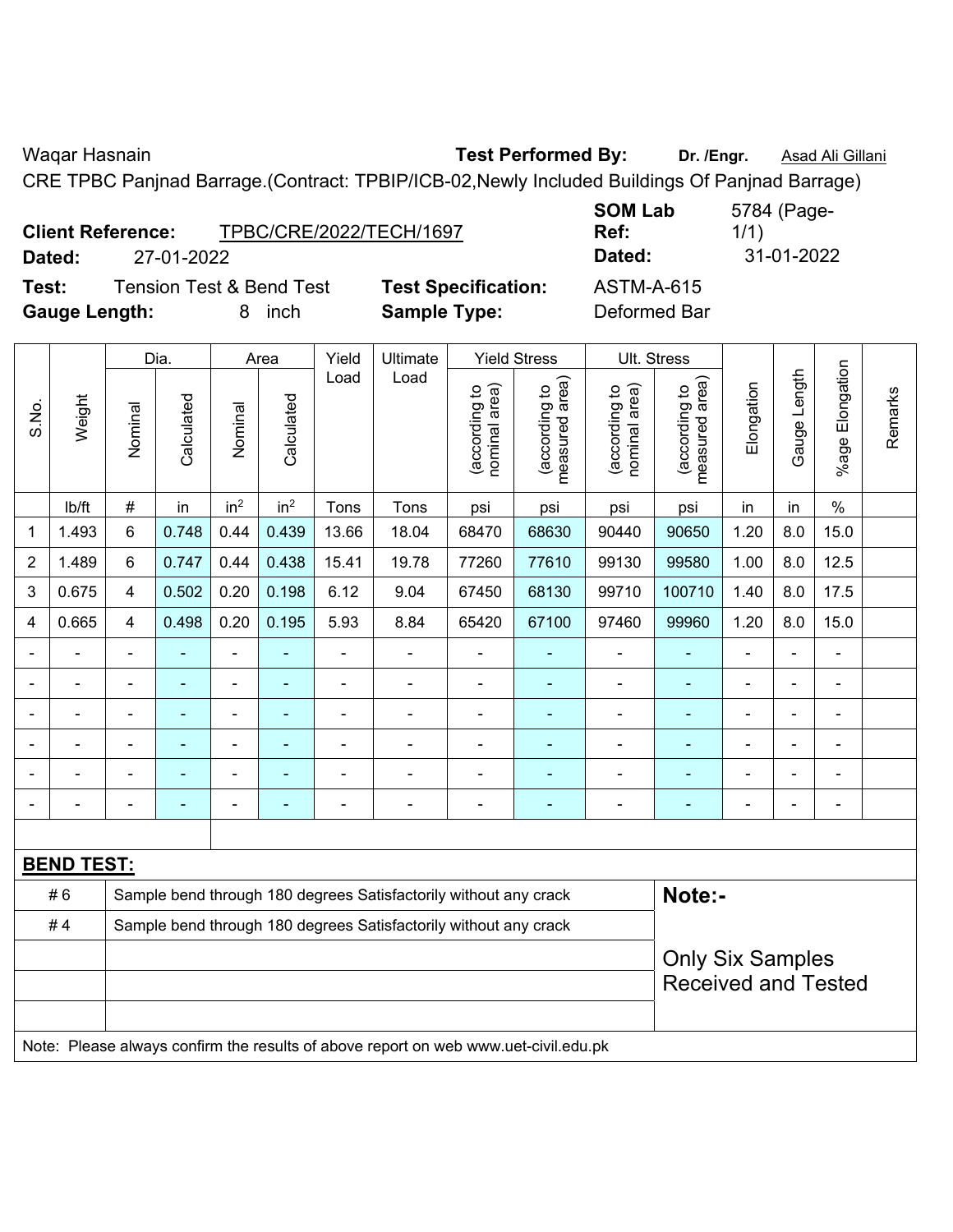Usman Ibrahim Construction, **Test Performed By:** Dr. /Engr. **Asad Ali Gillani** DHA, Lahore.

**Client Reference:** UICP/11/GULBERG/LHE/02

**Test:** Tension Test & Bend Test **Test Specification:** ASTM-A-615 **Gauge Length:** 8 inch **Sample Type:** Deformed Bar

**SOM Lab Ref:**  5785 (Page-1/1) **Dated:** 31-01-2022 **Dated:** 31-01-2022

|                |                   |                                                                  | Dia.           |                              | Area            | Yield          | Ultimate                                                                            |                                | <b>Yield Stress</b>                         |                                | Ult. Stress                     |                |                |                       |         |
|----------------|-------------------|------------------------------------------------------------------|----------------|------------------------------|-----------------|----------------|-------------------------------------------------------------------------------------|--------------------------------|---------------------------------------------|--------------------------------|---------------------------------|----------------|----------------|-----------------------|---------|
| S.No.          | Weight            | Nominal                                                          | Calculated     | Nominal                      | Calculated      | Load           | Load                                                                                | (according to<br>nominal area) | (according to<br>measured area)<br>measured | (according to<br>nominal area) | (according to<br>measured area) | Elongation     | Gauge Length   | Elongation<br>$%$ age | Remarks |
|                | lb/ft             | $\#$                                                             | in             | in <sup>2</sup>              | in <sup>2</sup> | Tons           | Tons                                                                                | psi                            | psi                                         | psi                            | psi                             | in             | in             | $\%$                  |         |
| 1              | 2.653             | 8                                                                | 0.997          | 0.79                         | 0.780           | 27.42          | 36.49                                                                               | 76550                          | 77540                                       | 101880                         | 103190                          | 1.50           | 8.0            | 18.8                  |         |
| $\overline{2}$ | 2.625             | 8                                                                | 0.991          | 0.79                         | 0.771           | 25.50          | 35.42                                                                               | 71200                          | 72960                                       | 98890                          | 101330                          | 1.40           | 8.0            | 17.5                  |         |
| 3              | 1.494             | 6                                                                | 0.748          | 0.44                         | 0.439           | 15.04          | 20.00                                                                               | 75370                          | 75540                                       | 100250                         | 100480                          | 1.10           | 8.0            | 13.8                  |         |
| 4              | 1.508             | $6\phantom{1}$                                                   | 0.751          | 0.44                         | 0.443           | 16.13          | 21.07                                                                               | 80830                          | 80290                                       | 105610                         | 104900                          | 1.10           | 8.0            | 13.8                  |         |
|                |                   | $\blacksquare$                                                   |                | L.                           |                 | $\overline{a}$ | $\blacksquare$                                                                      |                                |                                             | $\blacksquare$                 |                                 |                |                | ä,                    |         |
|                |                   |                                                                  |                | ä,                           |                 |                |                                                                                     |                                |                                             |                                |                                 |                |                |                       |         |
|                |                   |                                                                  |                | $\blacksquare$               |                 | Ē,             | $\blacksquare$                                                                      |                                |                                             | $\blacksquare$                 |                                 | -              |                | $\blacksquare$        |         |
| $\blacksquare$ | $\overline{a}$    |                                                                  | $\blacksquare$ | $\qquad \qquad \blacksquare$ | ä,              | ä,             | $\blacksquare$                                                                      | $\blacksquare$                 | $\overline{\phantom{0}}$                    | $\blacksquare$                 | $\overline{\phantom{0}}$        | $\blacksquare$ | $\blacksquare$ |                       |         |
|                |                   |                                                                  | $\blacksquare$ | $\blacksquare$               |                 | $\blacksquare$ | $\blacksquare$                                                                      | $\blacksquare$                 | ٠                                           | $\blacksquare$                 | ٠                               | ä,             |                | $\blacksquare$        |         |
|                | $\blacksquare$    |                                                                  | $\blacksquare$ | $\overline{\phantom{a}}$     | ٠               | $\overline{a}$ | $\overline{\phantom{a}}$                                                            | $\blacksquare$                 | $\blacksquare$                              | $\overline{\phantom{a}}$       | ÷,                              | $\blacksquare$ |                | $\blacksquare$        |         |
|                |                   |                                                                  |                |                              |                 |                |                                                                                     |                                |                                             |                                |                                 |                |                |                       |         |
|                | <b>BEND TEST:</b> |                                                                  |                |                              |                 |                |                                                                                     |                                |                                             |                                |                                 |                |                |                       |         |
|                | # 8               |                                                                  |                |                              |                 |                | Sample bend through 180 degrees Satisfactorily without any crack                    |                                |                                             |                                | Note:-                          |                |                |                       |         |
|                | #6                | Sample bend through 180 degrees Satisfactorily without any crack |                |                              |                 |                |                                                                                     |                                |                                             |                                |                                 |                |                |                       |         |
|                |                   |                                                                  |                |                              |                 |                |                                                                                     |                                |                                             |                                | <b>Only Six Samples</b>         |                |                |                       |         |
|                |                   |                                                                  |                |                              |                 |                |                                                                                     |                                |                                             |                                | <b>Received and Tested</b>      |                |                |                       |         |
|                |                   |                                                                  |                |                              |                 |                | Note: Please always confirm the results of above report on web www.uet-civil.edu.pk |                                |                                             |                                |                                 |                |                |                       |         |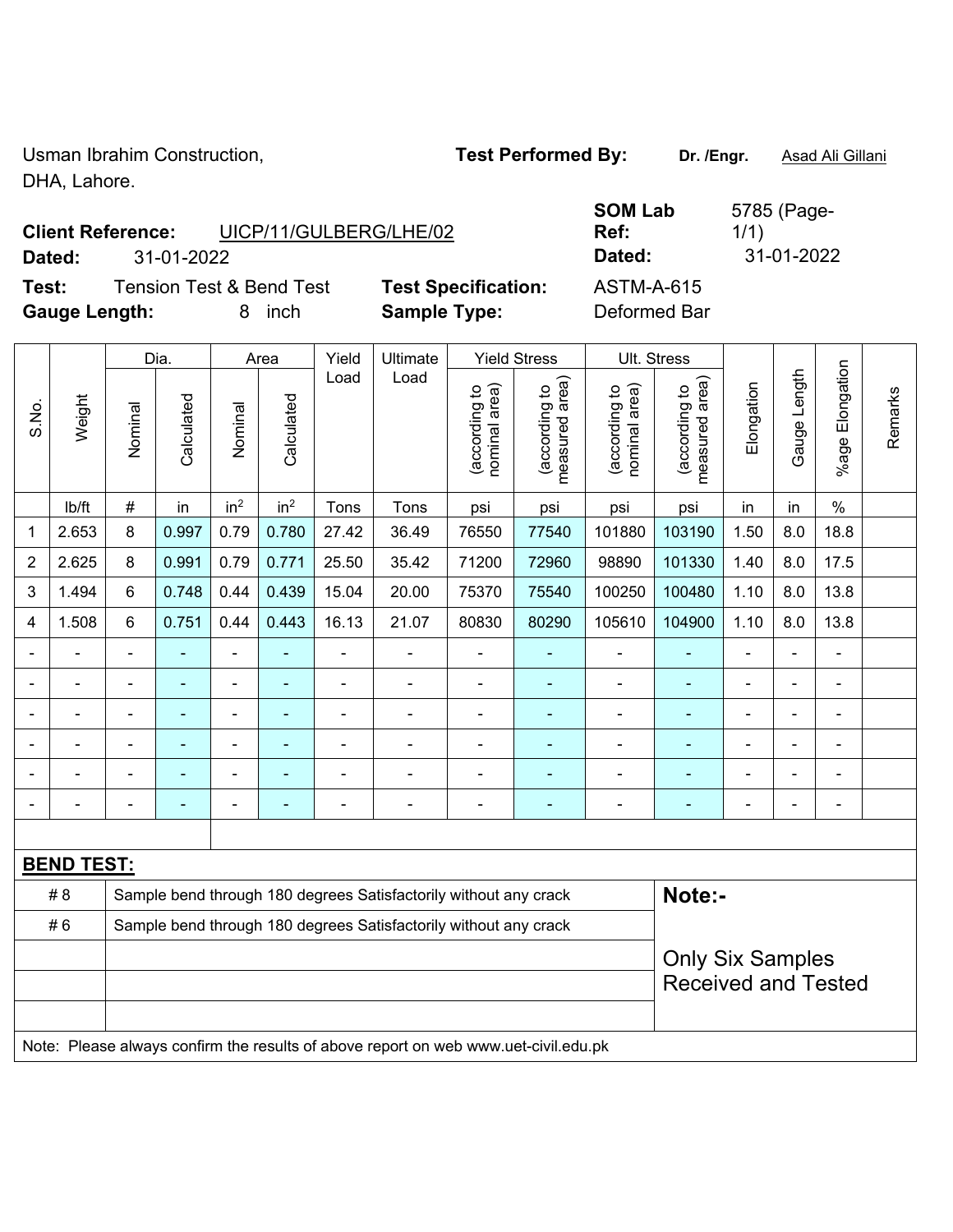Engr. Abra Maqbool **Test Performed By: Dr. /Engr.** Asad Ali Gillani

H. Developments Construction, Lahore.(4 Baber Block Main Boulevard Gerden Town Lhr.)

| <b>Client Reference:</b><br>Nil<br>31-01-2022<br>Dated:                           |                                                   | <b>SOM Lab</b><br>Ref:<br>Dated:  | 5786 (Page-<br>1/1)<br>31-01-2022 |
|-----------------------------------------------------------------------------------|---------------------------------------------------|-----------------------------------|-----------------------------------|
| Test:<br><b>Tension Test &amp; Bend Test</b><br><b>Gauge Length:</b><br>inch<br>8 | <b>Test Specification:</b><br><b>Sample Type:</b> | <b>ASTM-A-615</b><br>Deformed Bar |                                   |

|                |                   |                                                                  | Dia.       |                 | Area            | Yield | Ultimate                                                                            |                                | <b>Yield Stress</b>             |                                | Ult. Stress                     |                          |                |                       |         |
|----------------|-------------------|------------------------------------------------------------------|------------|-----------------|-----------------|-------|-------------------------------------------------------------------------------------|--------------------------------|---------------------------------|--------------------------------|---------------------------------|--------------------------|----------------|-----------------------|---------|
| S.No.          | Weight            | Nominal                                                          | Calculated | Nominal         | Calculated      | Load  | Load                                                                                | nominal area)<br>(according to | (according to<br>measured area) | nominal area)<br>(according to | measured area)<br>(according to | Elongation               | Gauge Length   | Elongation<br>$%$ age | Remarks |
|                | lb/ft             | $\#$                                                             | in         | in <sup>2</sup> | in <sup>2</sup> | Tons  | Tons                                                                                | psi                            | psi                             | psi                            | psi                             | in                       | in             | $\%$                  |         |
| 1              | 2.682             | 8                                                                | 1.002      | 0.79            | 0.788           | 25.64 | 35.42                                                                               | 71570                          | 71760                           | 98890                          | 99140                           | 1.80                     | 8.0            | 22.5                  |         |
| $\overline{2}$ | 2.697             | 8                                                                | 1.005      | 0.79            | 0.793           | 25.99 | 36.03                                                                               | 72570                          | 72300                           | 100600                         | 100220                          | 1.60                     | 8.0            | 20.0                  |         |
| 3              | 1.543             | 6                                                                | 0.759      | 0.44            | 0.453           | 13.93 | 20.74                                                                               | 69850                          | 67840                           | 103980                         | 101000                          | 1.80                     | 8.0            | 22.5                  |         |
| 4              | 1.493             | 6                                                                | 0.748      | 0.44            | 0.439           | 13.43 | 20.13                                                                               | 67290                          | 67450                           | 100910                         | 101140                          | 1.50                     | 8.0            | 18.8                  |         |
| 5              | 0.676             | 4                                                                | 0.503      | 0.20            | 0.199           | 6.37  | 8.94                                                                                | 70260                          | 70610                           | 98580                          | 99080                           | 1.30                     | 8.0            | 16.3                  |         |
| 6              | 0.672             | $\overline{4}$                                                   | 0.501      | 0.20            | 0.197           | 6.24  | 8.87                                                                                | 68800                          | 69840                           | 97800                          | 99290                           | 1.50                     | 8.0            | 18.8                  |         |
|                |                   |                                                                  |            |                 |                 |       |                                                                                     |                                |                                 | $\blacksquare$                 |                                 |                          |                |                       |         |
|                |                   |                                                                  |            | ÷               |                 |       |                                                                                     |                                |                                 |                                |                                 |                          |                |                       |         |
|                |                   |                                                                  |            | -               |                 |       |                                                                                     |                                | ٠                               | ٠                              |                                 |                          |                | $\blacksquare$        |         |
| $\blacksquare$ |                   |                                                                  | ۰          | $\blacksquare$  | ٠               | Ē,    | $\blacksquare$                                                                      | $\blacksquare$                 | $\blacksquare$                  | ÷                              | ٠                               | ۰                        | $\blacksquare$ | ä,                    |         |
|                |                   |                                                                  |            |                 |                 |       |                                                                                     |                                |                                 |                                |                                 |                          |                |                       |         |
|                | <b>BEND TEST:</b> |                                                                  |            |                 |                 |       |                                                                                     |                                |                                 |                                |                                 |                          |                |                       |         |
|                | # 8               |                                                                  |            |                 |                 |       | Sample bend through 180 degrees Satisfactorily without any crack                    |                                |                                 |                                | Note:-                          |                          |                |                       |         |
|                | #6                |                                                                  |            |                 |                 |       | Sample bend through 180 degrees Satisfactorily without any crack                    |                                |                                 |                                |                                 |                          |                |                       |         |
|                | #4                | Sample bend through 180 degrees Satisfactorily without any crack |            |                 |                 |       |                                                                                     |                                |                                 |                                |                                 | <b>Only Nine Samples</b> |                |                       |         |
|                |                   |                                                                  |            |                 |                 |       |                                                                                     |                                |                                 |                                | <b>Received and Tested</b>      |                          |                |                       |         |
|                |                   |                                                                  |            |                 |                 |       |                                                                                     |                                |                                 |                                |                                 |                          |                |                       |         |
|                |                   |                                                                  |            |                 |                 |       | Note: Please always confirm the results of above report on web www.uet-civil.edu.pk |                                |                                 |                                |                                 |                          |                |                       |         |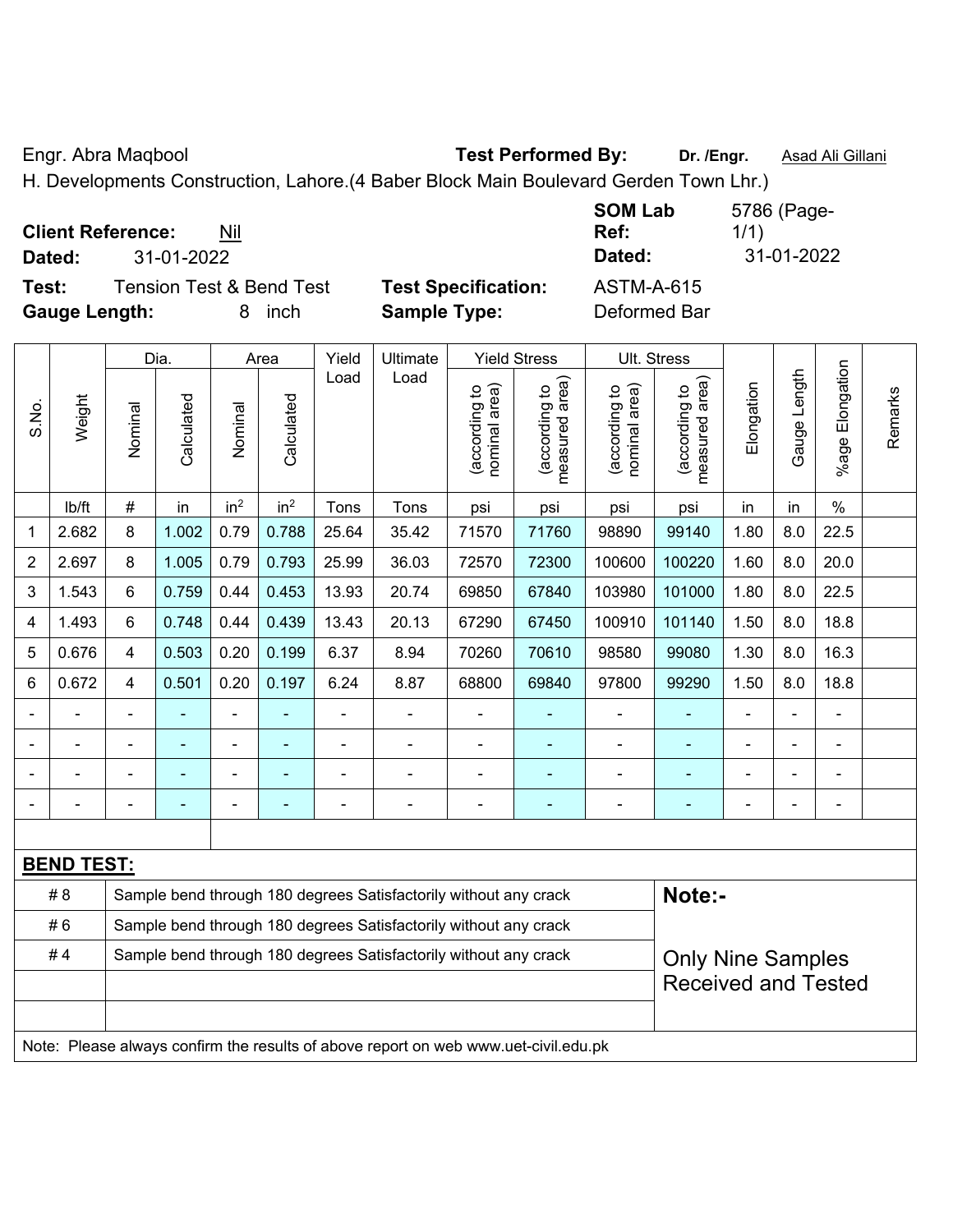Engr. Tayyab Rasool **Test Performed By: Dr. /Engr.** Asad Ali Gillani

PM Renaissance International.(Bowl Of Overhead Water Reservoir At Lahore Motorway City,Lhr)

**Client Reference:** QC/22/015 **Dated:** 31-01-2022 **Dated:** 31-01-2022 **Test:** Tension Test & Bend Test **Test Specification:** ASTM-A-615

**Gauge Length:** 8 inch **Sample Type:** Deformed Bar

**SOM Lab Ref:**  5787 (Page-1/1)

|                |                   |                | Dia.           |                 | Area                                                             | Yield<br>Ultimate |                                                                                     |                                | <b>Yield Stress</b>                         |                                | <b>Ult. Stress</b>              |                |              |                       |         |
|----------------|-------------------|----------------|----------------|-----------------|------------------------------------------------------------------|-------------------|-------------------------------------------------------------------------------------|--------------------------------|---------------------------------------------|--------------------------------|---------------------------------|----------------|--------------|-----------------------|---------|
| S.No.          | Weight            | Nominal        | Calculated     | Nominal         | Calculated                                                       | Load              | Load                                                                                | nominal area)<br>(according to | (according to<br>measured area)<br>measured | nominal area)<br>(according to | (according to<br>measured area) | Elongation     | Gauge Length | Elongation<br>$%$ age | Remarks |
|                | lb/ft             | #              | in             | in <sup>2</sup> | in <sup>2</sup>                                                  | Tons              | Tons                                                                                | psi                            | psi                                         | psi                            | psi                             | in             | in           | $\%$                  |         |
| 1              | 1.456             | 6              | 0.738          | 0.44            | 0.428                                                            | 13.30             | 18.47                                                                               | 66680                          | 68550                                       | 92590                          | 95180                           | 1.40           | 8.0          | 17.5                  |         |
| $\overline{2}$ | 1.464             | 6              | 0.740          | 0.44            | 0.430                                                            | 13.30             | 18.40                                                                               | 66680                          | 68230                                       | 92230                          | 94370                           | 1.20           | 8.0          | 15.0                  |         |
| 3              | 1.052             | 5              | 0.627          | 0.31            | 0.309                                                            | 9.55              | 13.93                                                                               | 67960                          | 68180                                       | 99140                          | 99460                           | 1.30           | 8.0          | 16.3                  |         |
| 4              | 1.051             | 5              | 0.627          | 0.31            | 0.309                                                            | 9.60              | 13.97                                                                               | 68320                          | 68540                                       | 99360                          | 99680                           | 1.40           | 8.0          | 17.5                  |         |
| 5              | 0.662             | $\overline{4}$ | 0.498          | 0.20            | 0.195                                                            | 6.03              | 8.38                                                                                | 66550                          | 68250                                       | 92400                          | 94770                           | 1.30           | 8.0          | 16.3                  |         |
| 6              | 0.661             | 4              | 0.497          | 0.20            | 0.194                                                            | 5.96              | 8.33                                                                                | 65760                          | 67800                                       | 91840                          | 94680                           | 1.30           | 8.0          | 16.3                  |         |
|                |                   | $\blacksquare$ | ä,             | $\blacksquare$  |                                                                  | $\blacksquare$    | ÷.                                                                                  |                                | ÷                                           | $\overline{\phantom{a}}$       | ä,                              | $\blacksquare$ |              | $\blacksquare$        |         |
|                | $\blacksquare$    | $\blacksquare$ | $\blacksquare$ | $\blacksquare$  | $\blacksquare$                                                   | $\blacksquare$    | $\blacksquare$                                                                      | $\blacksquare$                 | ÷                                           | $\blacksquare$                 | ä,                              | $\blacksquare$ |              | $\blacksquare$        |         |
|                |                   |                |                | $\blacksquare$  |                                                                  |                   | ÷                                                                                   | $\blacksquare$                 | ۰                                           | $\blacksquare$                 | $\blacksquare$                  |                |              | ä,                    |         |
|                |                   |                |                |                 |                                                                  |                   | ÷                                                                                   |                                | ۰                                           |                                | $\blacksquare$                  |                |              | -                     |         |
|                |                   |                |                |                 |                                                                  |                   |                                                                                     |                                |                                             |                                |                                 |                |              |                       |         |
|                | <b>BEND TEST:</b> |                |                |                 |                                                                  |                   |                                                                                     |                                |                                             |                                |                                 |                |              |                       |         |
|                | #6                |                |                |                 |                                                                  |                   | Sample bend through 180 degrees Satisfactorily without any crack                    |                                |                                             |                                | Note:-                          |                |              |                       |         |
|                | # 5               |                |                |                 |                                                                  |                   | Sample bend through 180 degrees Satisfactorily without any crack                    |                                |                                             |                                |                                 |                |              |                       |         |
|                | #4                |                |                |                 | Sample bend through 180 degrees Satisfactorily without any crack |                   | <b>Only Nine Samples</b>                                                            |                                |                                             |                                |                                 |                |              |                       |         |
|                |                   |                |                |                 |                                                                  |                   |                                                                                     |                                |                                             |                                | <b>Received and Tested</b>      |                |              |                       |         |
|                |                   |                |                |                 |                                                                  |                   |                                                                                     |                                |                                             |                                |                                 |                |              |                       |         |
|                |                   |                |                |                 |                                                                  |                   | Note: Please always confirm the results of above report on web www.uet-civil.edu.pk |                                |                                             |                                |                                 |                |              |                       |         |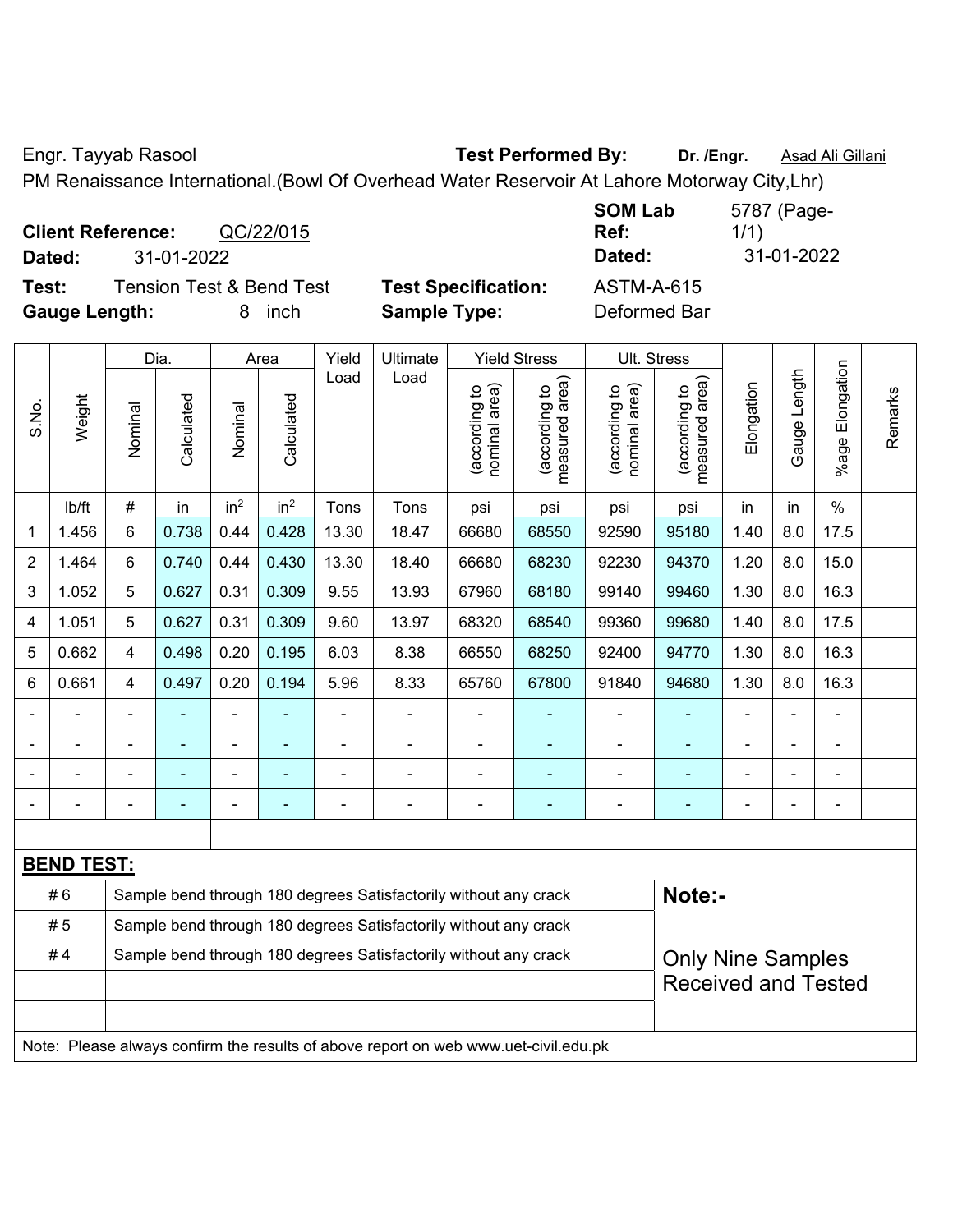Maqsood Ahmad **Test Performed By: Dr. /Engr.** S Asad Ali Gillani

Const. Manager BSM Dev. Pvt. Ltd,Phase-8 DHA Lahore.

## Client Reference: CM/BSM/Ph-8/15

**Dated:** 31-01-2022 **Dated:** 31-01-2022

**Test:** Tension Test & Bend Test **Test Specification:** ASTM-A-615 **Gauge Length:** 8 inch **Sample Type:** Deformed Bar (Batala Steel)

| <b>SOM Lab</b> | 5788 (Page- |
|----------------|-------------|
| Ref:           | 1/1)        |
| Dated:         | 31-01-2022  |

|                          |                   |                | Dia.                                                             |                 | Area                     | Yield          | Ultimate                                                                            |                                | <b>Yield Stress</b>             |                                | Ult. Stress                                           |                |                |                 |         |
|--------------------------|-------------------|----------------|------------------------------------------------------------------|-----------------|--------------------------|----------------|-------------------------------------------------------------------------------------|--------------------------------|---------------------------------|--------------------------------|-------------------------------------------------------|----------------|----------------|-----------------|---------|
| S.No.                    | Weight            | Nominal        | Calculated                                                       | Nominal         | Calculated               | Load           | Load                                                                                | nominal area)<br>(according to | measured area)<br>(according to | nominal area)<br>(according to | measured area)<br>(according to                       | Elongation     | Gauge Length   | %age Elongation | Remarks |
|                          | lb/ft             | $\#$           | in                                                               | in <sup>2</sup> | in <sup>2</sup>          | Tons           | Tons                                                                                | psi                            | psi                             | psi                            | psi                                                   | in             | in             | $\%$            |         |
| 1                        | 1.499             | $6\phantom{1}$ | 0.749                                                            | 0.44            | 0.441                    | 13.27          | 19.59                                                                               | 66530                          | 66380                           | 98210                          | 97980                                                 | 1.40           | 8.0            | 17.5            |         |
| $\overline{2}$           | 1.480             | $6\phantom{1}$ | 0.744                                                            | 0.44            | 0.435                    | 13.37          | 20.44                                                                               | 67040                          | 67810                           | 102450                         | 103620                                                | 1.30           | 8.0            | 16.3            |         |
| 3                        | 0.663             | $\overline{4}$ | 0.498                                                            | 0.20            | 0.195                    | 7.49           | 9.70                                                                                | 82620                          | 84740                           | 107010                         | 109760                                                | 1.00           | 8.0            | 12.5            |         |
| 4                        | 0.661             | $\overline{4}$ | 0.497                                                            | 0.20            | 0.194                    | 6.80           | 9.30                                                                                | 74980                          | 77300                           | 102520                         | 105690                                                | 1.00           | 8.0            | 12.5            |         |
|                          |                   | $\blacksquare$ | $\blacksquare$                                                   | $\blacksquare$  | $\overline{\phantom{a}}$ | $\blacksquare$ | $\blacksquare$                                                                      | $\blacksquare$                 | $\blacksquare$                  | $\blacksquare$                 | ۰                                                     | $\blacksquare$ | ÷,             | $\blacksquare$  |         |
|                          |                   |                | ä,                                                               | $\blacksquare$  |                          |                |                                                                                     | ä,                             | $\blacksquare$                  | $\blacksquare$                 |                                                       |                | ä,             | $\blacksquare$  |         |
|                          |                   |                | $\blacksquare$                                                   |                 |                          |                |                                                                                     | $\overline{\phantom{0}}$       | ٠                               | $\blacksquare$                 | ۰                                                     |                |                | $\blacksquare$  |         |
|                          |                   |                |                                                                  |                 |                          |                |                                                                                     | $\overline{\phantom{0}}$       |                                 | ٠                              |                                                       |                | $\overline{a}$ | L.              |         |
|                          |                   |                | $\blacksquare$                                                   | $\blacksquare$  |                          |                | $\blacksquare$                                                                      | $\overline{\phantom{0}}$       | ٠                               | ٠                              | ۰                                                     |                | -              | $\blacksquare$  |         |
| $\overline{\phantom{0}}$ |                   |                | $\blacksquare$                                                   | ä,              | $\overline{\phantom{a}}$ |                | $\blacksquare$                                                                      | $\blacksquare$                 | $\overline{a}$                  | $\overline{a}$                 | $\overline{\phantom{0}}$                              | ä,             | ä,             | $\blacksquare$  |         |
|                          |                   |                |                                                                  |                 |                          |                |                                                                                     |                                |                                 |                                |                                                       |                |                |                 |         |
|                          | <b>BEND TEST:</b> |                |                                                                  |                 |                          |                |                                                                                     |                                |                                 |                                |                                                       |                |                |                 |         |
|                          | #6                |                |                                                                  |                 |                          |                | Sample bend through 180 degrees Satisfactorily without any crack                    |                                |                                 |                                | Note:-                                                |                |                |                 |         |
|                          | #4                |                | Sample bend through 180 degrees Satisfactorily without any crack |                 |                          |                |                                                                                     |                                |                                 |                                |                                                       |                |                |                 |         |
|                          |                   |                |                                                                  |                 |                          |                |                                                                                     |                                |                                 |                                | <b>Only Six Samples</b><br><b>Received and Tested</b> |                |                |                 |         |
|                          |                   |                |                                                                  |                 |                          |                |                                                                                     |                                |                                 |                                |                                                       |                |                |                 |         |
|                          |                   |                |                                                                  |                 |                          |                | Note: Please always confirm the results of above report on web www.uet-civil.edu.pk |                                |                                 |                                |                                                       |                |                |                 |         |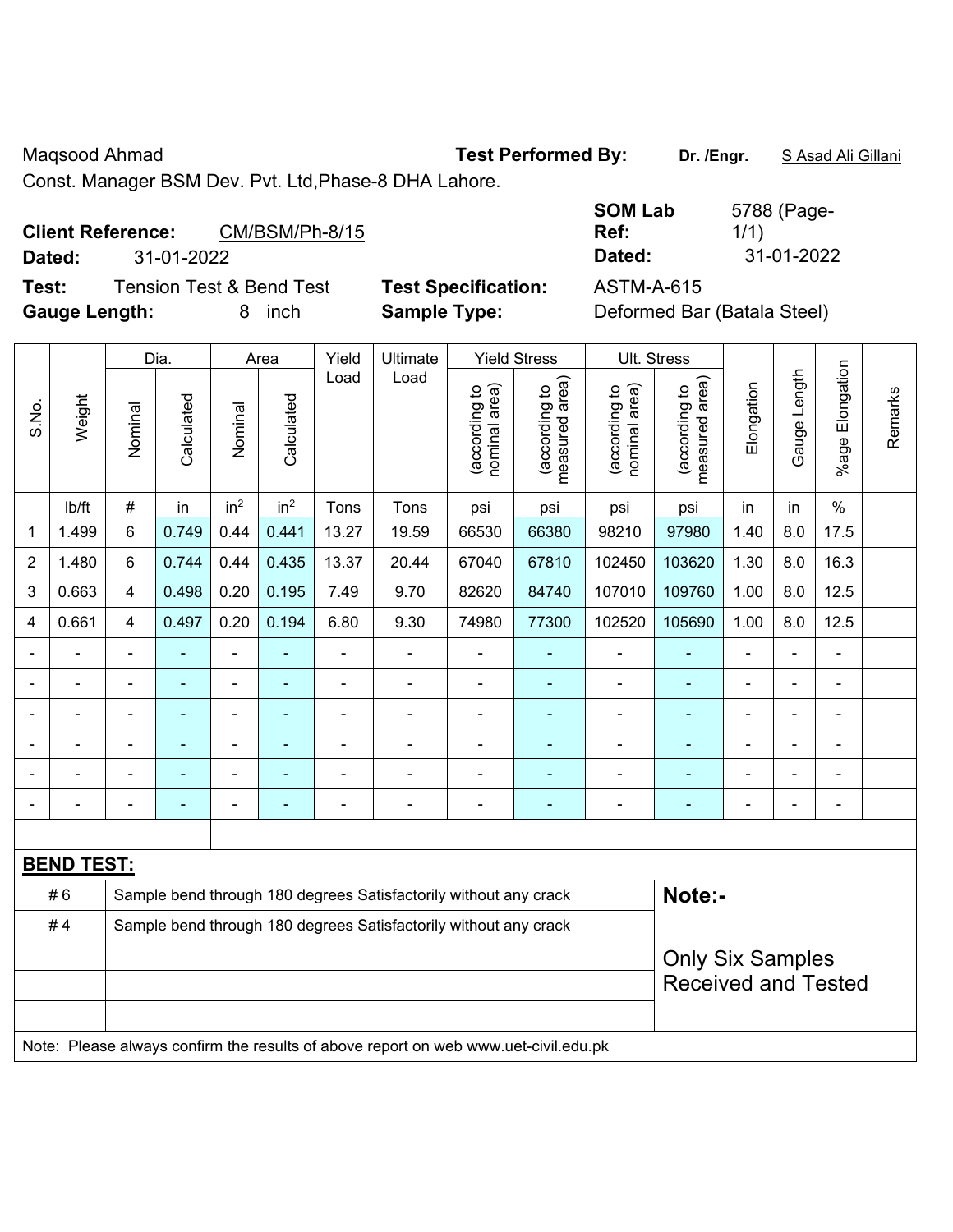Maqsood Ahmad **Test Performed By: Dr. /Engr.** S Asad Ali Gillani

Const. Manager BSM Dev. Pvt. Ltd,Phase-8 DHA Lahore.

| <b>Client Reference:</b>    |            | CM/BSM/Ph-8/16 |
|-----------------------------|------------|----------------|
| <b>B</b> - <b>1</b> - - 1 - | na na nnnn |                |

**Dated:** 31-01-2022 **Dated:** 31-01-2022

**Test:** Tension Test & Bend Test **Test Specification:** ASTM-A-615 **Gauge Length:** 8 inch **Sample Type:** Deformed Bar (Batala Steel)

| <b>SOM Lab</b> | 5789 (Page- |
|----------------|-------------|
| Ref:           | 1/1)        |
| Dated:         | 31-01-2022  |

|                |                   |                | Dia.           |                              | Area                     | Yield          | Ultimate                                                                            |                                | <b>Yield Stress</b>             | Ult. Stress                    |                                 |                          |                          |                 |         |
|----------------|-------------------|----------------|----------------|------------------------------|--------------------------|----------------|-------------------------------------------------------------------------------------|--------------------------------|---------------------------------|--------------------------------|---------------------------------|--------------------------|--------------------------|-----------------|---------|
| S.No.          | Weight            | Nominal        | Calculated     | Nominal                      | Calculated               | Load           | Load                                                                                | nominal area)<br>(according to | (according to<br>measured area) | nominal area)<br>(according to | measured area)<br>(according to | Elongation               | Gauge Length             | %age Elongation | Remarks |
|                | lb/ft             | $\#$           | in             | in <sup>2</sup>              | in <sup>2</sup>          | Tons           | Tons                                                                                | psi                            | psi                             | psi                            | psi                             | in                       | in                       | $\%$            |         |
| $\mathbf 1$    | 2.637             | 8              | 0.993          | 0.79                         | 0.775                    | 23.82          | 34.25                                                                               | 66510                          | 67800                           | 95620                          | 97470                           | 1.30                     | 8.0                      | 16.3            |         |
| $\overline{2}$ | 2.620             | 8              | 0.990          | 0.79                         | 0.770                    | 23.90          | 34.61                                                                               | 66740                          | 68470                           | 96620                          | 99130                           | 1.40                     | 8.0                      | 17.5            |         |
| $\blacksquare$ | $\blacksquare$    | $\blacksquare$ | ä,             | $\blacksquare$               | ÷,                       | $\blacksquare$ | $\blacksquare$                                                                      | ÷,                             | ÷                               | $\blacksquare$                 | $\blacksquare$                  | $\blacksquare$           | $\overline{\phantom{a}}$ | L,              |         |
| $\blacksquare$ | $\blacksquare$    | $\blacksquare$ | ä,             | $\qquad \qquad \blacksquare$ | ÷,                       | $\blacksquare$ | $\blacksquare$                                                                      | $\overline{\phantom{a}}$       | ÷                               | $\blacksquare$                 | ÷,                              | $\overline{a}$           | ä,                       | $\blacksquare$  |         |
|                | $\blacksquare$    | $\blacksquare$ | $\blacksquare$ | $\overline{\phantom{a}}$     | $\blacksquare$           | $\blacksquare$ | $\blacksquare$                                                                      | $\overline{\phantom{a}}$       | ÷                               | $\overline{\phantom{a}}$       | $\blacksquare$                  | $\blacksquare$           | ä,                       | $\blacksquare$  |         |
|                |                   | $\blacksquare$ |                | $\blacksquare$               |                          |                |                                                                                     | $\blacksquare$                 | $\blacksquare$                  | ä,                             | ä,                              |                          | Ě.                       | $\blacksquare$  |         |
|                |                   | $\blacksquare$ | $\blacksquare$ | $\blacksquare$               |                          |                |                                                                                     | $\overline{\phantom{a}}$       | $\blacksquare$                  | ÷                              | ä,                              |                          | L,                       | $\blacksquare$  |         |
|                |                   | $\blacksquare$ |                | $\blacksquare$               |                          | $\blacksquare$ |                                                                                     | $\overline{\phantom{a}}$       |                                 | ÷                              |                                 | $\overline{\phantom{a}}$ | $\blacksquare$           | $\blacksquare$  |         |
|                |                   |                |                | $\blacksquare$               |                          |                | $\blacksquare$                                                                      | $\blacksquare$                 |                                 |                                | ۰                               |                          | ÷                        | $\blacksquare$  |         |
| $\blacksquare$ |                   | $\blacksquare$ | $\blacksquare$ | $\blacksquare$               | $\overline{\phantom{0}}$ | $\blacksquare$ | $\blacksquare$                                                                      | $\blacksquare$                 | $\overline{\phantom{0}}$        | $\blacksquare$                 | $\blacksquare$                  | $\blacksquare$           | ä,                       | $\blacksquare$  |         |
|                |                   |                |                |                              |                          |                |                                                                                     |                                |                                 |                                |                                 |                          |                          |                 |         |
|                | <b>BEND TEST:</b> |                |                |                              |                          |                |                                                                                     |                                |                                 |                                |                                 |                          |                          |                 |         |
|                | # 8               |                |                |                              |                          |                | Sample bend through 180 degrees Satisfactorily without any crack                    |                                |                                 |                                | Note:-                          |                          |                          |                 |         |
|                |                   |                |                |                              |                          |                |                                                                                     |                                |                                 |                                |                                 |                          |                          |                 |         |
|                |                   |                |                |                              |                          |                | <b>Only Three Samples</b>                                                           |                                |                                 |                                |                                 |                          |                          |                 |         |
|                |                   |                |                |                              |                          |                |                                                                                     |                                |                                 |                                | <b>Received and Tested</b>      |                          |                          |                 |         |
|                |                   |                |                |                              |                          |                |                                                                                     |                                |                                 |                                |                                 |                          |                          |                 |         |
|                |                   |                |                |                              |                          |                | Note: Please always confirm the results of above report on web www.uet-civil.edu.pk |                                |                                 |                                |                                 |                          |                          |                 |         |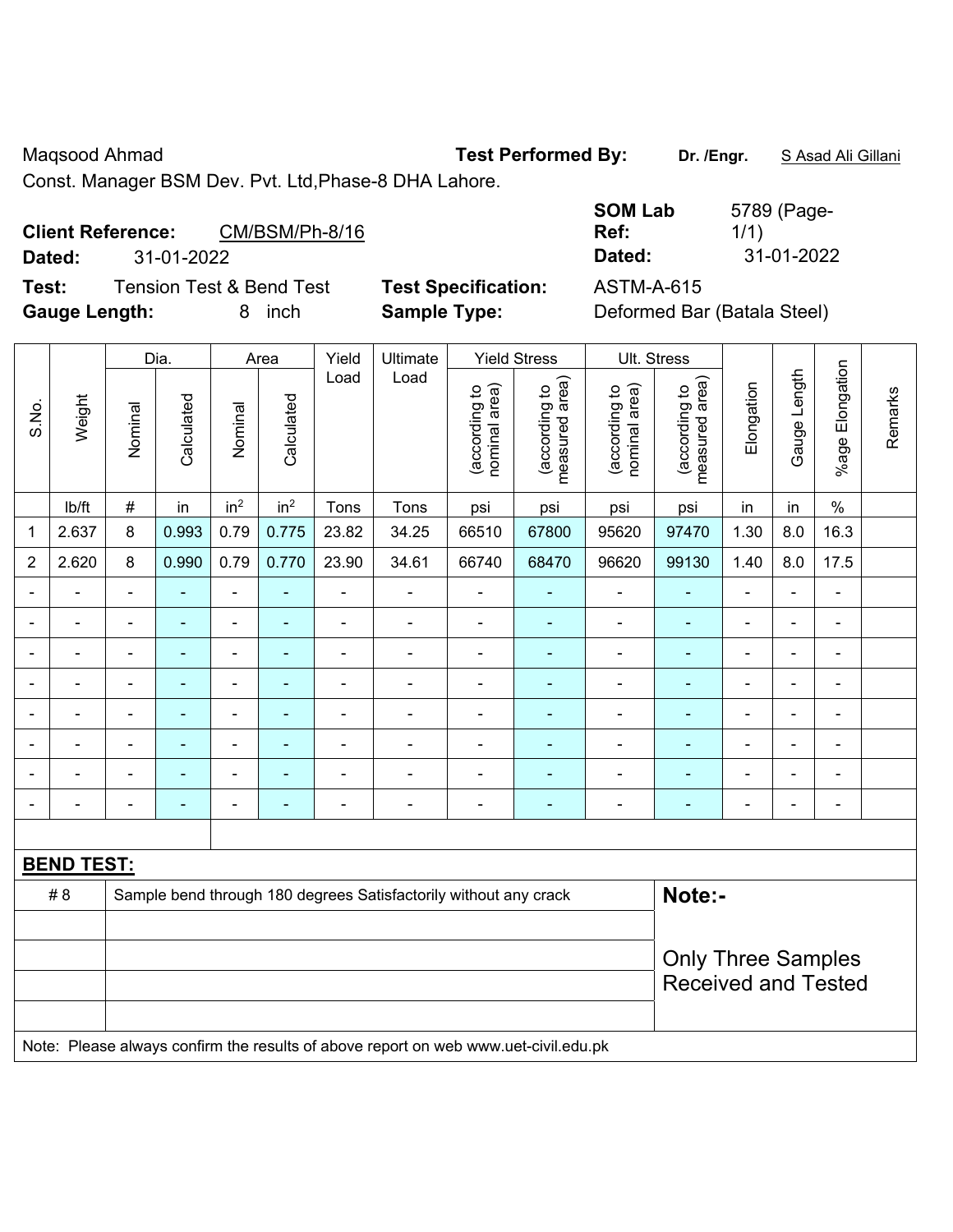Engr. Hassan Mehmood **Test Performed By: Dr. /Engr.** S Asad Ali Gillani

RE G3 Engg Consult.(Const.of DHA Newlife Residency Appartments at 273/1Q Block Ph-II DHA.Lhr)

| <b>Client Reference:</b> | G3/DHA-NLD/RE/027 |
|--------------------------|-------------------|
|                          |                   |

**Test:** Tension Test & Bend Test **Test Specification:** ASTM-A-615 **Gauge Length:** 8 inch **Sample Type:** Deformed Bar (Batala Steel)

**SOM Lab Ref:**  5790 (Page-1/1) **Dated:** 31-01-2022 **Dated:** 31-01-2022

|                |                   |                | Dia.           |                          | Area            | Yield<br>Load  | Ultimate                                                                            |                                | <b>Yield Stress</b>             | Ult. Stress                    |                                 |                |                |                          |         |
|----------------|-------------------|----------------|----------------|--------------------------|-----------------|----------------|-------------------------------------------------------------------------------------|--------------------------------|---------------------------------|--------------------------------|---------------------------------|----------------|----------------|--------------------------|---------|
| S.No.          | Weight            | Nominal        | Calculated     | Nominal                  | Calculated      |                | Load                                                                                | nominal area)<br>(according to | (according to<br>measured area) | nominal area)<br>(according to | (according to<br>measured area) | Elongation     | Gauge Length   | Elongation<br>$%$ age    | Remarks |
|                | lb/ft             | $\#$           | in             | in <sup>2</sup>          | in <sup>2</sup> | Tons           | Tons                                                                                | psi                            | psi                             | psi                            | psi                             | in             | in             | $\%$                     |         |
| $\mathbf 1$    | 2.679             | 8              | 1.001          | 0.79                     | 0.787           | 24.38          | 35.60                                                                               | 68070                          | 68330                           | 99380                          | 99760                           | 1.30           | 8.0            | 16.3                     |         |
| $\overline{2}$ | 2.682             | 8              | 1.002          | 0.79                     | 0.788           | 24.38          | 35.47                                                                               | 68070                          | 68250                           | 99030                          | 99290                           | 1.20           | 8.0            | 15.0                     |         |
| $\blacksquare$ | $\blacksquare$    | $\blacksquare$ | L,             | ÷,                       | $\blacksquare$  | $\blacksquare$ | $\blacksquare$                                                                      | $\blacksquare$                 | $\blacksquare$                  | $\blacksquare$                 | $\blacksquare$                  | $\blacksquare$ | ÷,             | $\blacksquare$           |         |
| $\blacksquare$ | $\blacksquare$    | $\blacksquare$ | $\blacksquare$ | ÷,                       | ÷               | $\blacksquare$ | $\blacksquare$                                                                      | $\blacksquare$                 | $\blacksquare$                  | $\blacksquare$                 | $\blacksquare$                  | $\blacksquare$ | ÷,             | $\blacksquare$           |         |
|                | $\blacksquare$    | $\blacksquare$ | $\blacksquare$ | ÷,                       | $\blacksquare$  | $\blacksquare$ | $\blacksquare$                                                                      | $\blacksquare$                 | $\blacksquare$                  | $\blacksquare$                 | $\blacksquare$                  | $\blacksquare$ | ä,             | $\blacksquare$           |         |
|                |                   | ÷              |                | ÷                        |                 |                |                                                                                     | Ē,                             | ÷,                              | ÷                              |                                 |                | ÷              | $\overline{a}$           |         |
|                |                   | $\blacksquare$ | $\blacksquare$ | $\overline{\phantom{0}}$ |                 |                | $\blacksquare$                                                                      | $\overline{\phantom{0}}$       | $\blacksquare$                  | $\overline{\phantom{0}}$       | $\blacksquare$                  |                | ۰              | $\blacksquare$           |         |
|                |                   | $\blacksquare$ | $\blacksquare$ | $\blacksquare$           | ٠               |                |                                                                                     | $\overline{\phantom{0}}$       | $\blacksquare$                  |                                | $\blacksquare$                  | $\blacksquare$ | $\blacksquare$ | $\blacksquare$           |         |
|                |                   | $\blacksquare$ | ÷              | ÷                        |                 |                | ÷                                                                                   | $\blacksquare$                 | $\blacksquare$                  | $\blacksquare$                 | $\blacksquare$                  | $\blacksquare$ | $\blacksquare$ | $\overline{\phantom{a}}$ |         |
| $\blacksquare$ | $\blacksquare$    | $\blacksquare$ | $\blacksquare$ | $\blacksquare$           | $\blacksquare$  | $\blacksquare$ | $\blacksquare$                                                                      | $\blacksquare$                 | $\blacksquare$                  | $\overline{\phantom{a}}$       | $\blacksquare$                  | $\blacksquare$ | ä,             | $\overline{\phantom{a}}$ |         |
|                |                   |                |                |                          |                 |                |                                                                                     |                                |                                 |                                |                                 |                |                |                          |         |
|                | <b>BEND TEST:</b> |                |                |                          |                 |                |                                                                                     |                                |                                 |                                |                                 |                |                |                          |         |
|                | # 8               |                |                |                          |                 |                | Sample bend through 180 degrees Satisfactorily without any crack                    |                                |                                 |                                | Note:-                          |                |                |                          |         |
|                |                   |                |                |                          |                 |                |                                                                                     |                                |                                 |                                |                                 |                |                |                          |         |
|                |                   |                |                |                          |                 |                | <b>Only Three Samples</b>                                                           |                                |                                 |                                |                                 |                |                |                          |         |
|                |                   |                |                |                          |                 |                |                                                                                     |                                |                                 |                                | <b>Received and Tested</b>      |                |                |                          |         |
|                |                   |                |                |                          |                 |                |                                                                                     |                                |                                 |                                |                                 |                |                |                          |         |
|                |                   |                |                |                          |                 |                | Note: Please always confirm the results of above report on web www.uet-civil.edu.pk |                                |                                 |                                |                                 |                |                |                          |         |